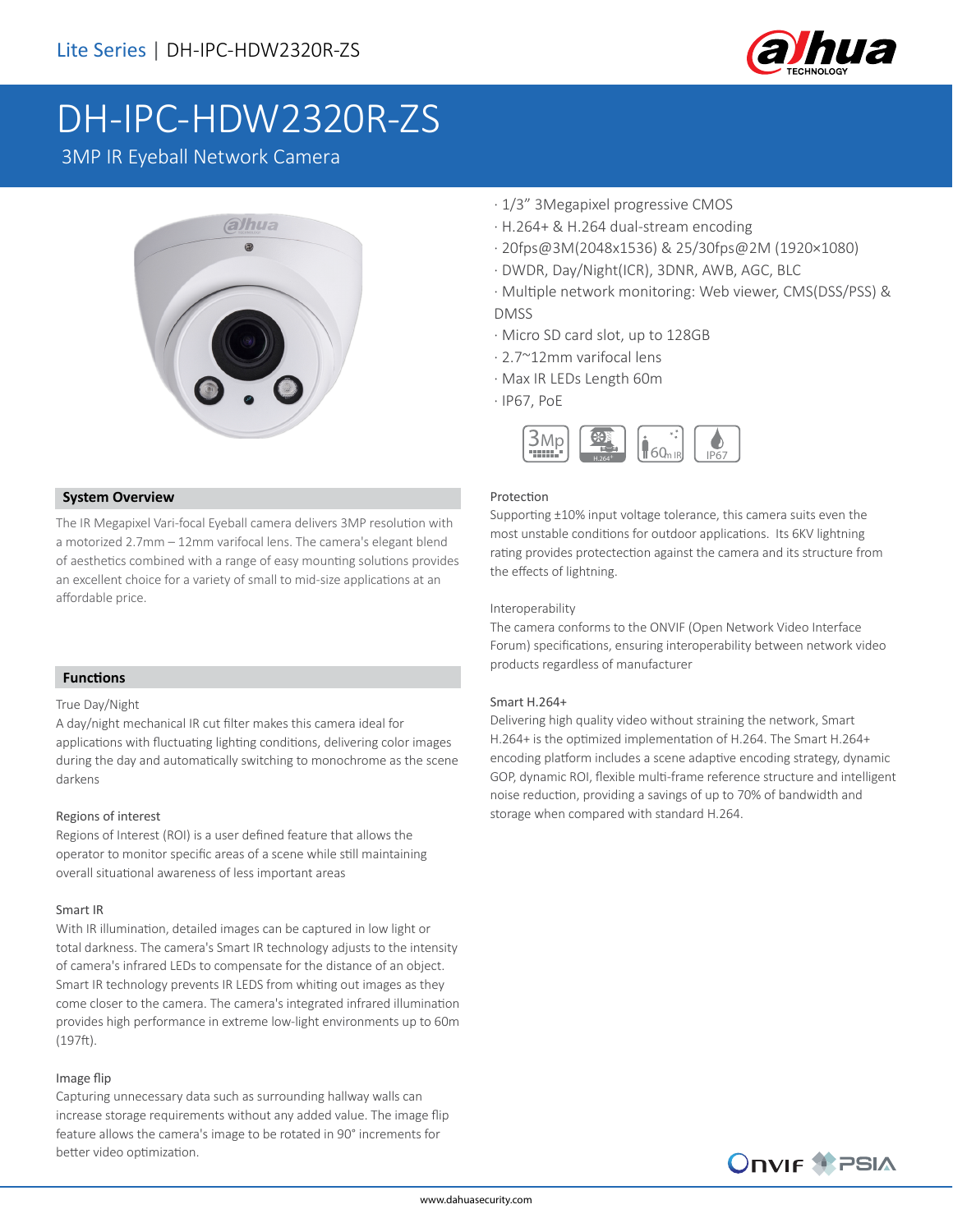# Lite Series | DH-IPC-HDW2320R-Z(S)

# **Technical Specification**

| Camera                      |                                                                                                                              |  |
|-----------------------------|------------------------------------------------------------------------------------------------------------------------------|--|
| Image Sensor                | 1/3" 3Megapixel Progressive CMOS                                                                                             |  |
| <b>Effective Pixels</b>     | 2304(H) x1536(V)                                                                                                             |  |
| RAM/ROM                     | 256MB/16MB                                                                                                                   |  |
| <b>Scanning System</b>      | Progressive                                                                                                                  |  |
| Minimum Illumination        | 0.1Lux/F1.4(Color), 0Lux/F1.4(IR on)                                                                                         |  |
| S/N Ratio                   | More than 50dB                                                                                                               |  |
| <b>IR Distance</b>          | Distance up to 60m(197ft)                                                                                                    |  |
| IR On/Off Control           | Auto/ Manual                                                                                                                 |  |
| <b>IR LEDS</b>              | $\overline{2}$                                                                                                               |  |
| Lens                        |                                                                                                                              |  |
| Lens Type                   | Motorized                                                                                                                    |  |
| Mount Type                  | Board-in                                                                                                                     |  |
| Focal Length                | $2.7$ mm $^{\sim}$ 12mm                                                                                                      |  |
| Max. Aperture               | F1.4                                                                                                                         |  |
| Angle of View               | H:87°~29°, V:42°~15°                                                                                                         |  |
| <b>Focus Control</b>        | Motorized                                                                                                                    |  |
| <b>Close Focus Distance</b> | 0.3 <sub>m</sub>                                                                                                             |  |
| PTZ                         |                                                                                                                              |  |
| Pan/Tilt Range              | Pan:0° ~360 °; Tilt:0° ~78°; Rotation:0° ~360°                                                                               |  |
| Video                       |                                                                                                                              |  |
| Compression                 | H.264+/H.264                                                                                                                 |  |
| <b>Streaming Capability</b> | 2 Streams                                                                                                                    |  |
| Resolution                  | 3M(2304×1296)(2048×1536)/<br>1080P(1920x1080)/1.3M(1280x960)/<br>720P(1280×720)/D1(704×576/704×480)/<br>CIF(352×288/352×240) |  |
| Frame Rate                  | 3M(1~20fps)                                                                                                                  |  |
|                             | D1/CIF(1 ~ 25/30fps)                                                                                                         |  |
| <b>Bit Rate Control</b>     | CBR/VBR                                                                                                                      |  |
| <b>Bit Rate</b>             | H264:24K ~ 8Mbps                                                                                                             |  |
| Day/Night                   | Auto(ICR) / Color / B/W                                                                                                      |  |
| <b>BLC Mode</b>             | BLC / HLC / DWDR                                                                                                             |  |

| <b>White Balance</b>                   | Auto/Natural/Street Lamp/Outdoor/Manual                                                                                       |
|----------------------------------------|-------------------------------------------------------------------------------------------------------------------------------|
| Gain Control                           | Auto/Manual                                                                                                                   |
| Noise Reduction                        | 3D DNR                                                                                                                        |
| <b>Motion Detetion</b>                 | Off / On (4 Zone, Rectangle)                                                                                                  |
| Region of Interest                     | Off / On (4 Zone)                                                                                                             |
| Electronic Image<br>Stabilization(EIS) | N/A                                                                                                                           |
| Smart IR                               | Support                                                                                                                       |
| Digital Zoom                           | 16x                                                                                                                           |
| Flip                                   | 0°/90°/180°/270°                                                                                                              |
| Mirror                                 | Off/On                                                                                                                        |
| <b>Privacy Masking</b>                 | Off / On (4 Area, Rectangle)                                                                                                  |
| Audio                                  |                                                                                                                               |
| Compression                            | N/A                                                                                                                           |
| Network                                |                                                                                                                               |
| Ethernet                               | RJ-45 (10/100Base-T)                                                                                                          |
| Protocol                               | HTTP;HTTPs;TCP;ARP;RTSP;RTP;UDP;SMTP;FTP;<br>DHCP;DNS;DDNS;PPPOE;IPv4/v6;QoS;UPnP;NTP;<br>Bonjour;802.1x;Multicast;ICMP;IGMP; |
| Interoperability                       | ONVIF, PSIA, CGI                                                                                                              |
| <b>Streaming Method</b>                | Unicast / Multicast                                                                                                           |
| Max. User Access                       | 10 Users/20 Users                                                                                                             |
| Edge Storage                           | NAS(Network Attached Storage)<br>Local PC for instant recording<br>Micro SD Card 128GB                                        |
| Web Viewer                             | IE, Chrome, Firefox, Safari                                                                                                   |
| Management Software                    | Smart PSS, DSS, Easy4ip                                                                                                       |
| <b>Smart Phone</b>                     | IOS, Android                                                                                                                  |
| Certifications                         |                                                                                                                               |
| Certifications                         | CE (EN 60950:2000)<br>UL:UL60950-1<br>FCC: FCC Part 15 Subpart B                                                              |
| Interface                              |                                                                                                                               |
| Video Interface                        | N/A                                                                                                                           |
| Audio Interface                        | N/A                                                                                                                           |
| <b>RS485</b>                           | N/A                                                                                                                           |
| Alarm                                  | N/A                                                                                                                           |
| Electrical                             |                                                                                                                               |
| Power Supply                           | DC12V PoE (802.3af)(Class 0)                                                                                                  |
| Power Consumption                      | < 8.8W                                                                                                                        |